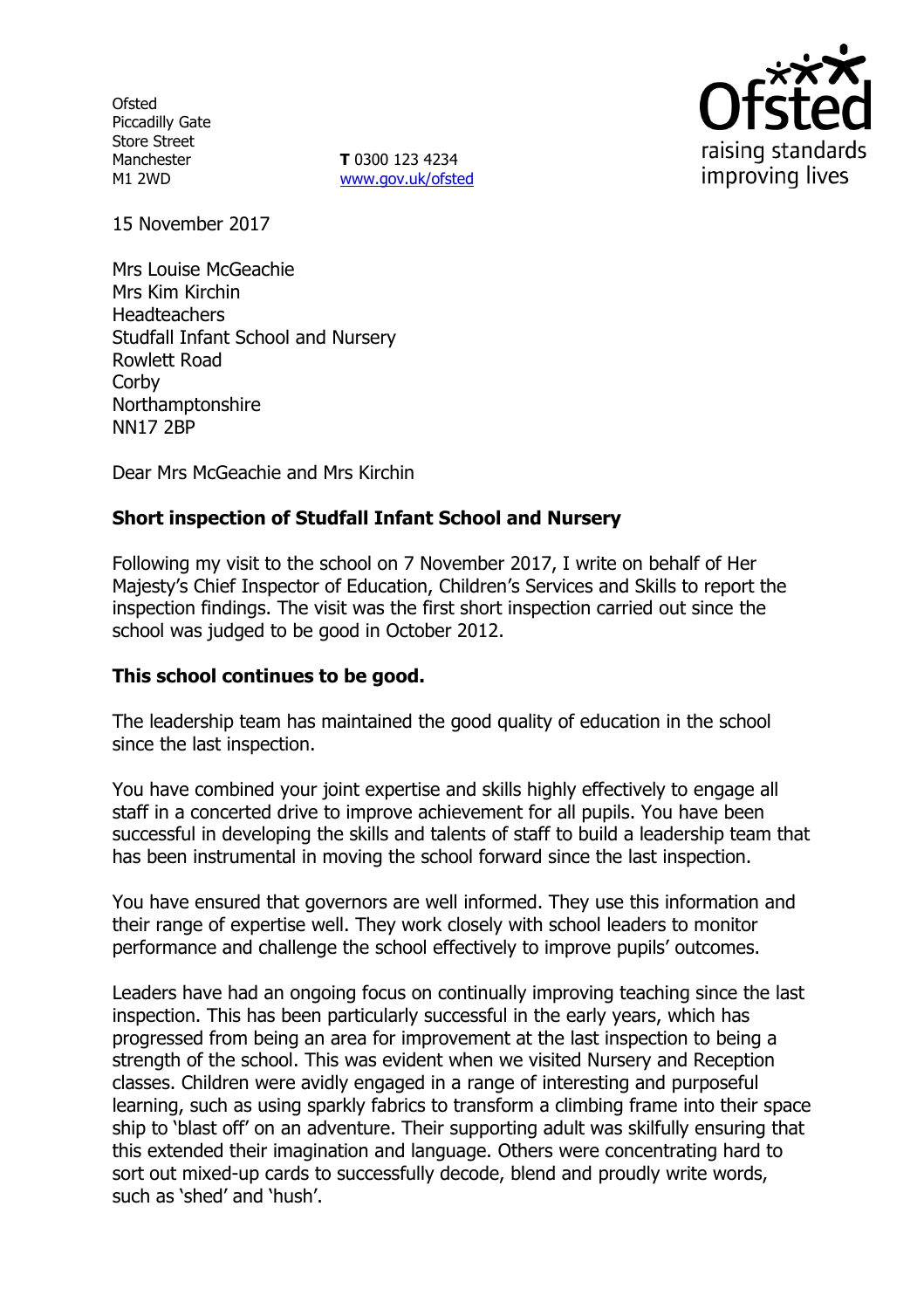

There has been some historic variability in outcomes in other year groups since the last inspection, particularly in 2016 for Year 1 phonics and Year 1 writing. You explained that there had been staffing disruptions and difficulties and that you had also identified the need to review approaches to changed national curriculum demands. You and other leaders were proactive in putting in place appropriate actions for improvement. This included an overhaul of approaches to the teaching of and provision for phonics, writing and mathematics. As a consequence, pupils' outcomes in 2017 improved considerably to be closer to national averages, which represented good progress from these pupils' low starting points when they started school. You have ensured that teachers have received effective training to ensure that the school's chosen approaches can be consistently implemented. You acknowledge that changes still need to be fully embedded.

The high collective commitment to get the best for pupils and families means that care and well-being are the bedrock of the school's work. This ethos is highly valued by parents, who recognise that 'even though the school is big, it has a lovely family feel'. Parents also recognise that staff go 'above and beyond' when vulnerable pupils need extra adjustments. This is clear in the personally tailored support for pupils in the designated specialist provision. Furthermore, learning mentors and a counsellor ensure highly responsive support to raise confidence and self-esteem for vulnerable pupils.

Pupils are proud of their school and said that they enjoy learning every day. For example, a pupil enthusiastically told me that 'my reading makes me smart'. Pupils are particularly respectful of diversity, and all feel included. They value opportunities such as the signing club, using their new outdoor stage for practising 'disco' skills, and trips, such as visiting a castle to support their class topic. Pupils cooperate happily together across all aspects of the school day. All staff are proud to be part of the school and set good examples.

## **Safeguarding is effective.**

Staff have a clear understanding of their responsibilities to safeguard and ensure the welfare of pupils. You have ensured appropriate training for all staff. Staff are confident to report any concerns they have about children. Records are detailed, fit for purpose and of a high quality. When appropriate, you work closely and constructively with outside agencies.

Learning mentors and the counsellor help you to work sensitively with families. You ensure that you make timely referrals to outside agencies and are persistent in securing necessary help. The level of need in the school community is higher than the proportion of disadvantaged pupils on roll would suggest, as many families who are not eligible for additional support are still struggling to cope. Leaders provide support where they can, on a needs basis.

All parents spoken with, and a large majority of those who responded to the Ofsted online survey, agreed that their children are safe and happy, well taught and looked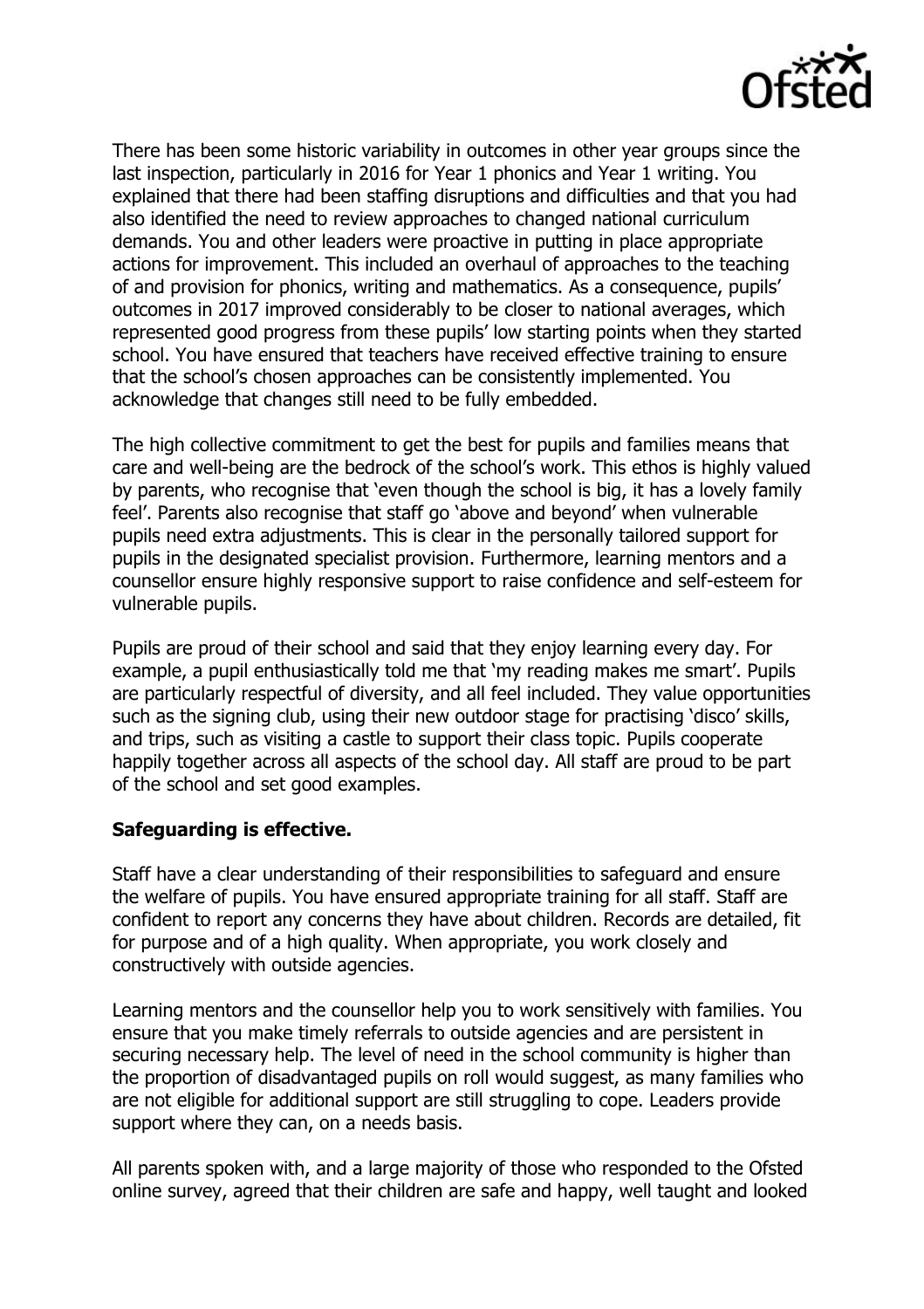

after well. Pupils said that they feel safe and trust adults to act quickly to sort out any problems.

# **Inspection findings**

- You have ensured, through appropriate training and well-understood policies, that staff across the school are consistent in their approaches. Leaders have purposefully been prescriptive in securing this consistency. We saw this in our visits to all classrooms, when talking with pupils and looking in their books. Teachers and pupils have positive relationships. Classrooms and learning areas are attractive and make best use of available space. Displays provide helpful prompts and guides that are consistently referred to by teachers.
- All adults teach phonics in a consistent way, accurately modelling sounds and using the same terminology. They develop pupils' letter formation and ability to persevere in writing at more length. All teachers consistently use the school's marking policy to quickly highlight errors, such as letter reversal, and to use their assessment of pupils' ability in order to group learners flexibly in sessions. Teachers expect pupils to form letters, spell words accurately and use their knowledge of grammar and punctuation correctly. Books and visits to lessons show that teachers use interesting texts, often linked to topics, as a stimulus to encourage pupils' purposeful writing.
- In mathematics, you have ensured that staff have a good understanding of what and how you want them to teach, such as ensuring the pupils have access to practical materials to support their understanding of concepts. Teachers consistently include in the tasks they set reasoning and problem solving at the right level of difficulty for different ability groups.
- Where teaching is strongest, pupils are expected to share and explain their ideas, prove their understanding or justify their choices. This rigour was not as evident in all classes.
- You have introduced robust systems for tracking pupils' progress to sharpen teachers' identification of pupils' learning needs. In the early years, for pupils supported through the specialist provision, and for the most able disadvantaged pupils, supporting adults are skilled in moving learning forward swiftly. However, in other classes, adults are not as quick to spot when pupils are unsure and are not as skilled in securing pupils' understanding.
- You have put a range of appropriate actions in place to address the issues regarding the poor attendance of disadvantaged pupils. You meet with families for whom there are concerns and put appropriate actions in place. You are able to account for the pupils who had weaker attendance. You carefully monitor pupils' attendance and ensure that parents are regularly informed about their child's attendance. Disadvantaged pupils' attendance has improved. Overall, attendance remains just below average. Leaders are committed to taking continued robust action to raise attendance further.